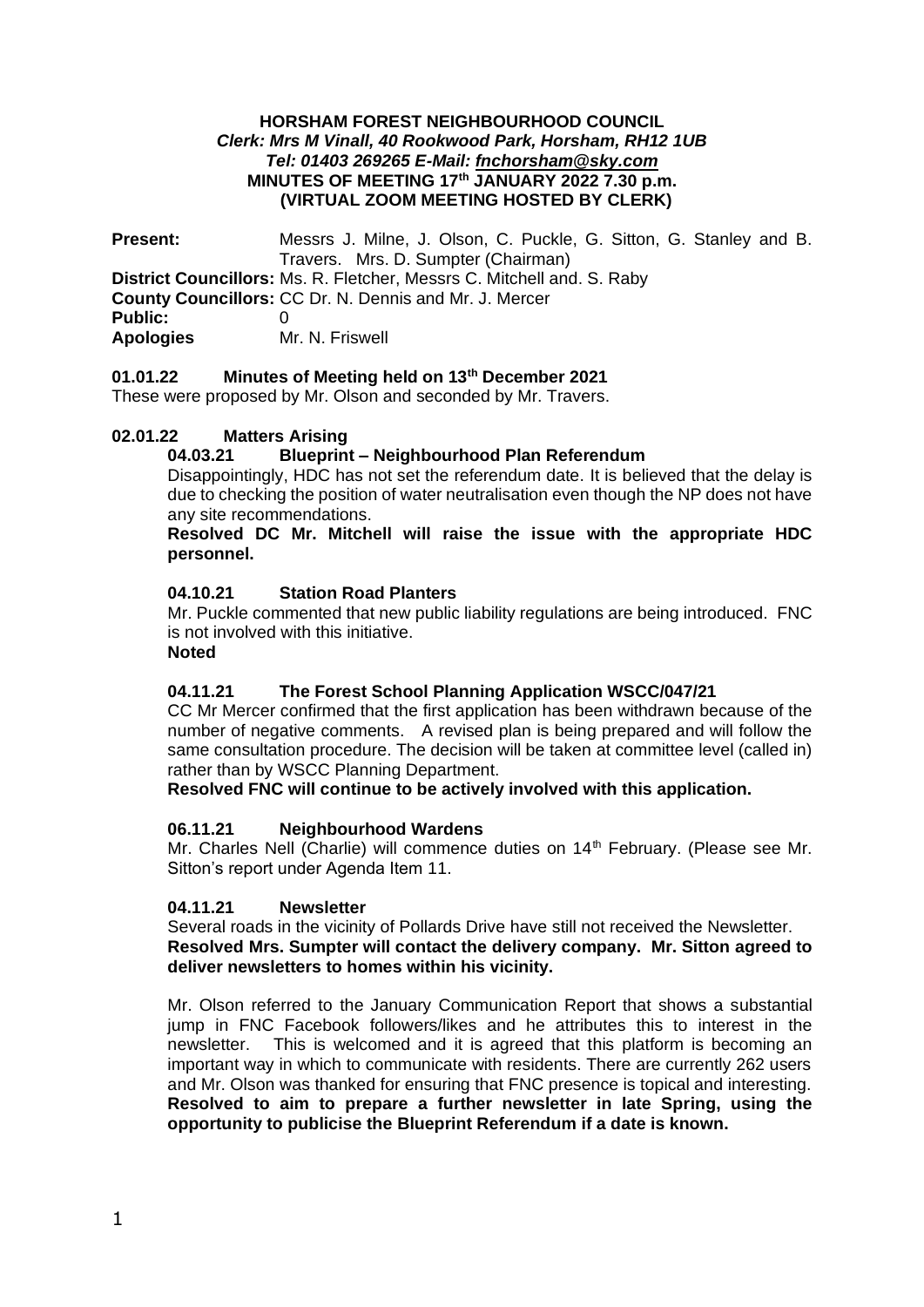# **03.12.21 District and County Councillor Reports**

**Electric Charging Points -** Mr. Olson (in his District Councillor role) continues to liaise with HDC Helen Peacock and HDC Marc Rankin. Mr. Sitton is suggesting that charging points are placed outside Horsham Railway Station and Brighton Road Baptist Church where community cars are parked.

## **09.12.21 A281 repair work**

Mr. Puckle will now contact Highways Manager WSCC, Mr. Adam Bazley regarding the poor standard of surfacing work and the fact that as of  $18<sup>th</sup>$  January 2022, no repairs have been carried out.

# **Noted**

## **03.01.22 County and District Councillors' Reports**

DC Mr. Christian Mitchell advised that District Councillors meet on 27<sup>th</sup> January to consider the 2022/2023 Budget and this will be presented for adoption on  $9<sup>th</sup>$  February. For general guidance only, it is likely that Band D residents will be see an increase of £4.57p.a.(HDC part) Spending indications for a £10m budget programme will probably include:

- £1 climate to meet carbon neutral requirements before 2030
- £200,000 business economic recovery
- £140,000 Ash die back programme
- £200,000 to continue to build on positivity from 2019 Year of Culture

WSCC and Police Panel budgets will also be announced around that date.

In answer to a question about the Ash die back, it is understood that when Ash Trees are removed, these will not be replaced. Horsham Parks Department will be organising the programme.

Relating to Platinum Jubilee Celebrations, HDC is setting up a committee and this will include being part of the Jubilee tree planting initiative.

Separately there were discussions about road closures for Jubilee Street Parties and it is confirmed that applications for street closures must be made to HDC within 6 weeks of the date. It is also understood that streets who are affiliated to the Neighbourhood Watch programme, are insured through that organisation.

#### **Resolved relating to Jubilee arrangements, NC Mr. Olson will post updates on FNC Facebook page.**

DC Mr. Jon Olson advised that he had attended a PDAG (Policy Development Advisory Group) on climate targets and will be attending a PDAG on housing.

CC Mr. Jay Mercer referred to the WSCC Children and Young People's Scrutiny Committee of which he is a member. This Committee expressed its dissatisfaction at the lack of progress to improvements within the mental health service. Steps are being taken to implement changes in a swifter way. The SEN (special education needs) Task Force has still to report on how to manage serious budget problems associated with this statutory provision.

CC Mr. Mercer also referred to pupil achievement and attainment in West Sussex. It is noted that the pandemic has impacted on children's education; however, pupils in West Sussex are in the top quartile of the 151 local authorities relating to general living standards, but are in the bottom 1/3 quartile for results. Currently an SEN and Educational Attainment Strategy for the next 5 years is being prepared.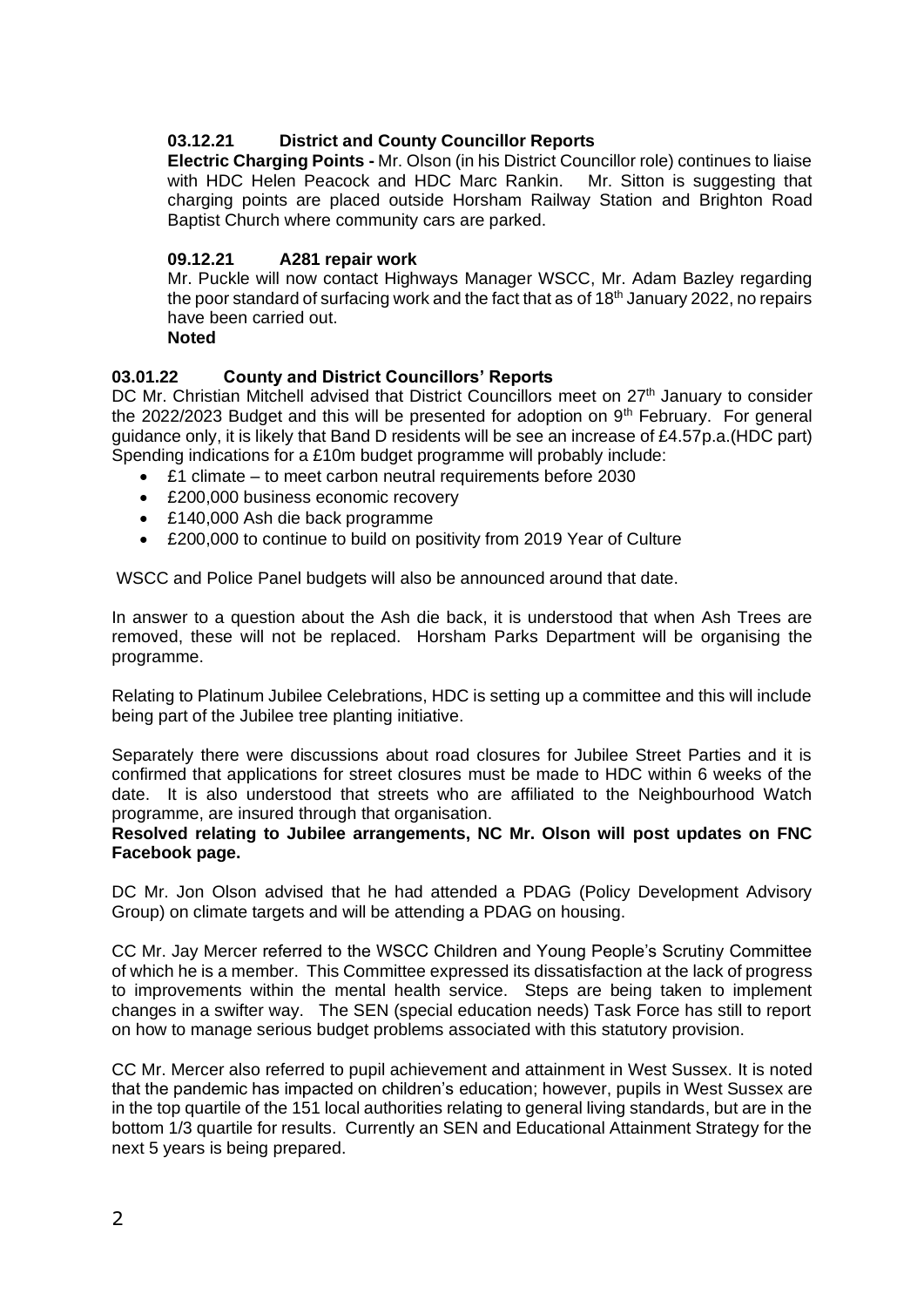CC Dr. Dennis attended a WSCC Meeting on 17<sup>th</sup> December at which the Liberal Democratic motion relating to 20 mph driving restrictions was discussed with the WSCC Cabinet Member, Joy Dennis. CC Dr. Dennis believes that Ms. Dennis (no relation) is more sympathetic to 20 mph applications than her predecessor and with this in mind, Dr. Dennis is collating paperwork with the aim to have New Street added to the current Agenda.

**Resolved FNC will forward all appropriate paperwork connected to the previous Community Highways Scheme application that was refused in 2019.**

Report of blocked gullies in Oakhill Road resulting in pooling have been referred to Highways Steward, Liam Nally. The "gully pots" were rinsed through in late 2021 but it is now thought that there is a pipe break. This is currently being investigated.

DC Dr. Skipp advised that there is still no action on The Local Plan.

DC Mr. Milne commented that after a long waiting period the Fire Station will be moving to Highwood and it is anticipated that the service will be stationed there within 18 months.

Referring to Muggeridge Field**,** he described recent events at Muggeridge Field as "early manoeuvres" by WSCC Property Department but added these will be held up by the water neutrality issue

**CPZ Review –** WSCC is looking to change the whole system and how it is organised. However, the current Horsham CPZ review was already at planning stage and WSCC has confirmed it will go ahead. DC Mr. Milne said that the current controlled parking zone was put in place more than 25 years ago and he believes that it is now time to expand the zone by possibly two roads outwards. Current ideas also include changing the 2-hour slot parking, i.e. eliminate 9-5 parking although he believes there is already opposition to this proposal. For any changes to the controlled parking zone to take place, there will need to be a 50% resident majority and as background to how this figure is worked out, if a proposal is to expand by two roads, the immediate road alongside the planned CPZ will also be included in the ballot. DC Mr. Milne commented that only the area within the current CPZ will be in the review.

Mrs. Sumpter introduced newly elected DC Mr. Sam Raby to the meeting. He is representing Roffey South (a small area falls within Forest Neighbourhood which includes Parsonage Road).

DC Ms. Fletcher said that this is a quiet period and that all the current issues have been covered by previous reports.

## **04.01.22 Planning**

Currently there are few applications within Forest Neighbourhood.

Planning Application, DC/21/2766 - Retrospective application for the erection of a "We Buy Any Car Ltd." sales kiosk with associated operation to existing car park".

This was validated on  $16<sup>th</sup>$  December but circulated for comments w/c  $10<sup>th</sup>$  January. The Company has been trading from the car park for some time, but Mr. Travers commented that the position in the application differs from the current siting. "We Buy Any Car" say that cars that are purchased will be taken from the site by car business licence drivers but this Council is concerned that if a transporter is used, it will adversely affect the drivers using the HGV route. Other comments are that Highways may not approve and the application may need change of use of the car park. Mr. Travers will again make a site visit.

FNC will alert Forest Neighbourhood residents about this application and assess their reaction. FNC may ask for this application to go to Committee.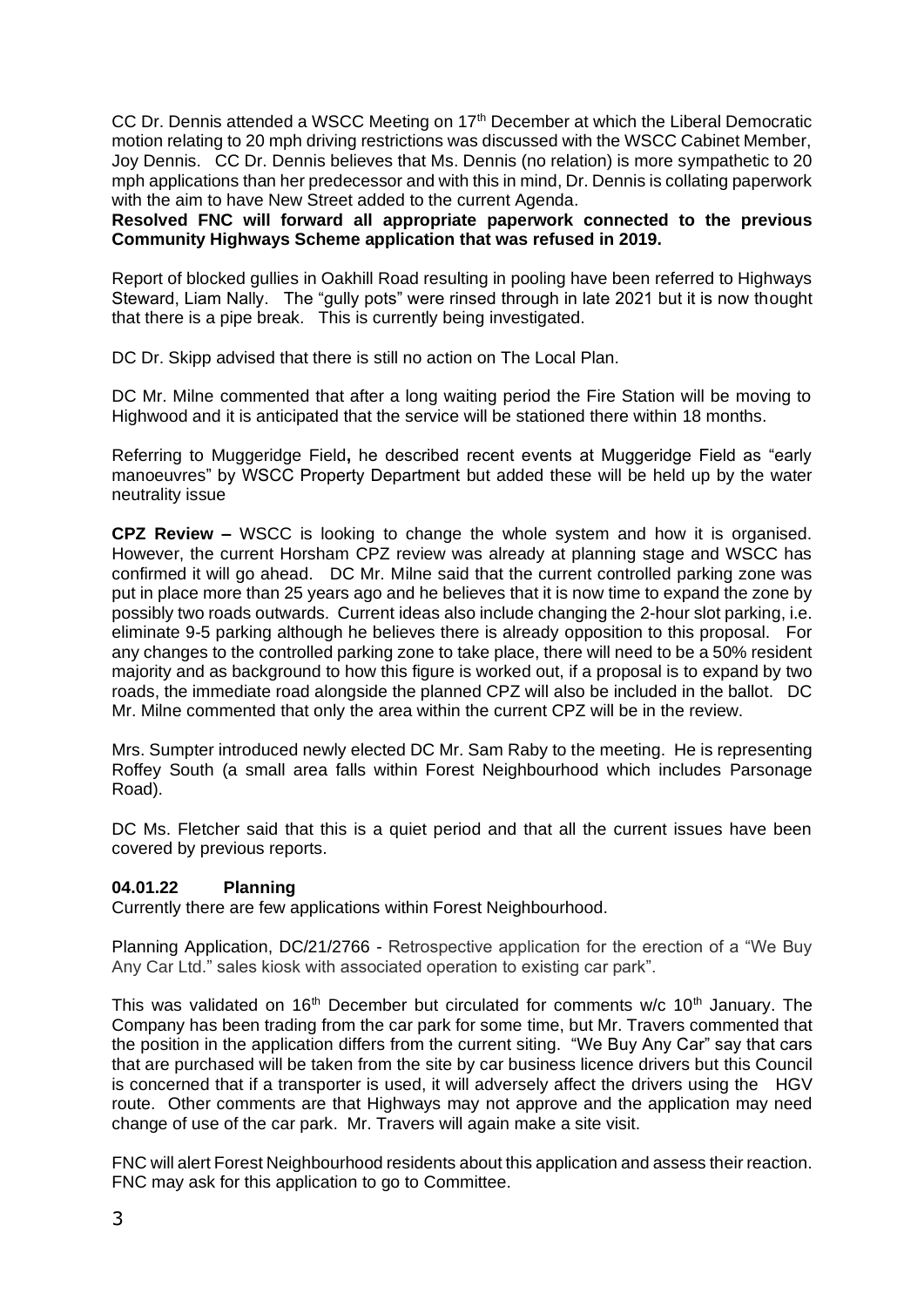# **05.01.22 Treasurer's Report**

Current Account £6,881.96 Reserve Account £1,286.29. The Clerk's honorarium and expenses have been paid.

### **06.01.22 Meetings**

After discussion, it is agreed that FNC will aim to resume meetings at Salvation Army Hall from 16<sup>th</sup> May. Before that time Mr. Puckle agreed to visit the Hall to ascertain whether it will be feasible to introduce hybrid meetings, i.e. the option to join meetings by Zoom.

Because of Easter, the April Meeting is being rearranged and will take place on **MONDAY 11TH APRIL**.

## **07.01.22 Code of Conduct**

The HDC revised Code of Conduct and Constitution have been circulated. It was agreed that Mrs. Sumpter will liaise with the Denne and Trafalgar Chairmen with the aim to formally adopt the Codes. However, Forest Neighbourhood Councillors ask that the need for disclosure (declaring interests) is removed from NC documents.

# **Resolved to await the outcome of discussions.**

### **08.01.22 Reports from Representatives on Outside Bodies**

Mr. Sitton has attended meetings with Sussex Police relating to Speedwatch**.** He gave statistics that included the facts that there are 293 groups and 2,500 sites within Sussex. A positive statistic is that following a Speedwatch notification, 93.3% of drivers do not re-offend.

For information, the use of body cams is being deferred and due to inactivity during the last 18 months, the site in St. Leonard's Road is being taken down.

**Neighbourhood Wardens –** Mr. Sitton previously circulated a report concerning temporary working hours for Neighbourhood Warden Maria Colenso. This will be in place until the second Neighbourhood Warden, Charlie Nell, is settled into the role.

Mr. Sitton said that Maria is including Bohunt School within her patrol even though, strictly speaking, this is out of area. However, she is keen to continue the positive relationship with pupils many of whom live in the neighbourhood. She has highlighted specific cases where she has been able to signpost safeguarding matters.

DC Mr. Milne attended the recent meeting with WSCC Highways, Steve Douglas to look at:

*"Inconsistent Regulatory Highways Weight Restriction Signage relating to Wimblehurst Road, North Heath Lane, Foundry Lane and Parsonage Road; the installation of Highway Code approved signage to direct drivers of HGVs of the correct route to follow to access the Horsham Enterprise Park site; and for WSCC Highways to update manufacturers of Satnavs on any new legal orders and restrictions on the roads in the locality".*

The outcome is that WSCC Highways Steve Douglas does agree that there are anomalies/errors that need to be rectified in this vicinity and he is optimistic that these works will come under a new service entitled "Special Project" within Community Highways Scheme.

Mrs. Sumpter has circulated Minutes from a recent HTCP Meeting. She highlighted work to be carried out in Denne Road Cemetery.